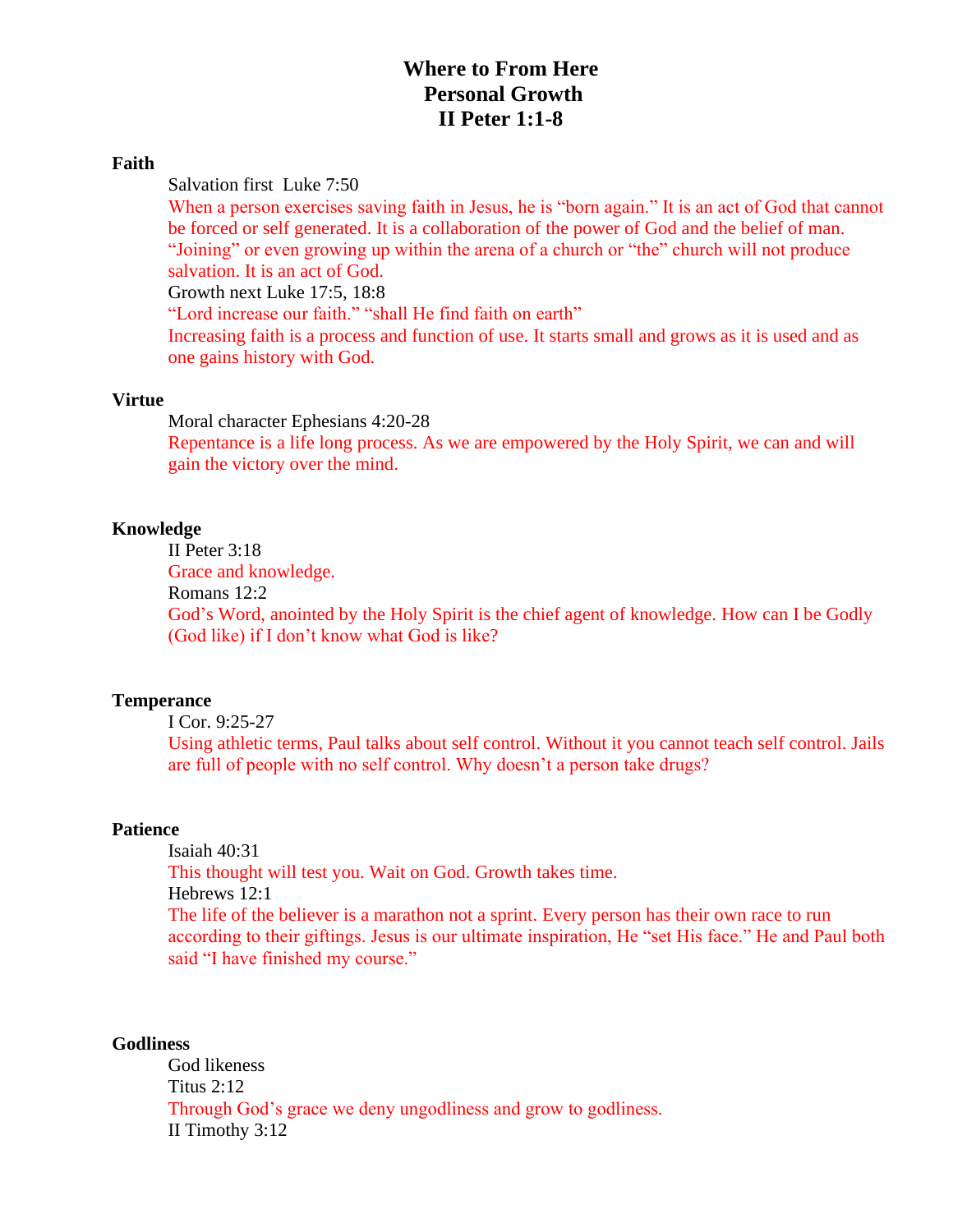It might cost you something.

# **Brotherly kindness**

Eph. 4:30-32 How hard is it?

# **Charity**

I Cor. 13 Love makes you think right about people.

## **Unfruitful**

Not bearing what it should bear.